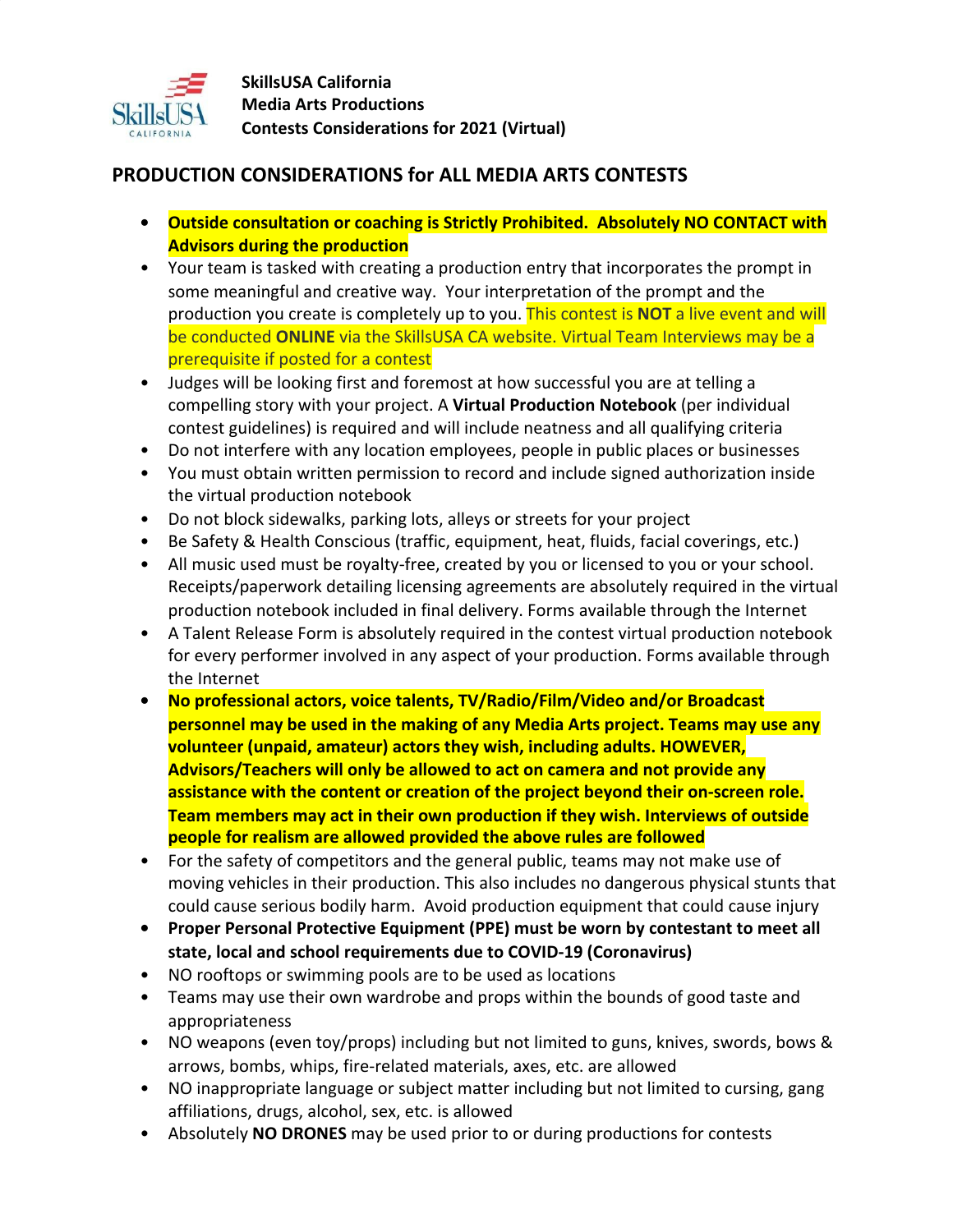- Please use the sample Contest Score Sheet to see how technical, production and editorial aspects of the project will be scored
- Slates with Team Numbers are **mandatory** and located ahead of production content. The slate will be no longer than 5 seconds in duration followed by 5 seconds of Black/Silence. Slates and End Credits **are excluded** from the total running time. No schools or real student names can be used during slates, credits or project production
- Please check your final submission to ensure it plays out correctly without any errors and is in the correct designated format. **Re-check your files for proper video and audio playback after posting to your offsite provider**. **Make sure the files can be accessed by the judging team (provide access to 'all')**
- **•**
- **ALL** team members **must sign** this Contest Considerations sheet at the bottom

All contest submissions are digital files uploaded by teams to an offsite provider. Once team projects are uploaded, an accessible link to the file must be provided to the SkillsUSA CA contest submission form. Submissions are made 2 weeks prior to judgment dates. Absolutely **NO** submissions, updates or changes will be accepted after the contest deadline.

Included in the final delivery submission is a Team Number Only file folder containing the following:

- **● Audio or Video Project with Team Numbered Slate**
- **● Team Numbered Virtual Production Notebook with a Cover Sheet**
- **● Signed Acknowledgment of these Contest Considerations by Each Team Member**
- **● A Resume from each Team member**

**\_\_\_\_\_\_\_\_\_\_\_\_\_\_\_\_\_\_\_\_\_\_\_\_\_\_\_\_\_\_\_\_\_\_\_\_\_\_\_\_\_\_**

Audio Project submissions must playback clearly (without error) in a file format for your offsite provider. An accessible link to review your project must be provided to SkillsUSA CA during your submission process.

All Video file submissions are HD 16X9 Full-Frame format and must playback clearly (without error) in a file format for your offsite provider. A public accessible link to review your project must be provided to SkillsUSA CA during your submission process. Please double check permissions before submitting your video.

All file and video submissions are final after the upload is confirmed. **No other submissions, fixes, additions or changes will be allowed.** All decisions and submissions by the judges to SkillsUSA CA will be final. All submissions become the property of SkillsUSA CA.

## **FAILURE TO COMPLY WITH CONTEST CONSIDERATIONS WILL RESULT IN DISQUALIFICATION.**

**\_\_\_\_\_\_\_\_\_\_\_\_\_\_\_\_\_\_\_\_\_\_\_\_\_\_\_\_\_\_\_\_\_\_\_\_\_\_\_\_\_\_ \_\_\_\_\_\_\_\_\_\_\_\_\_\_\_\_\_**

**Acknowledged By,**

**Signature** 

**Print Your Name**